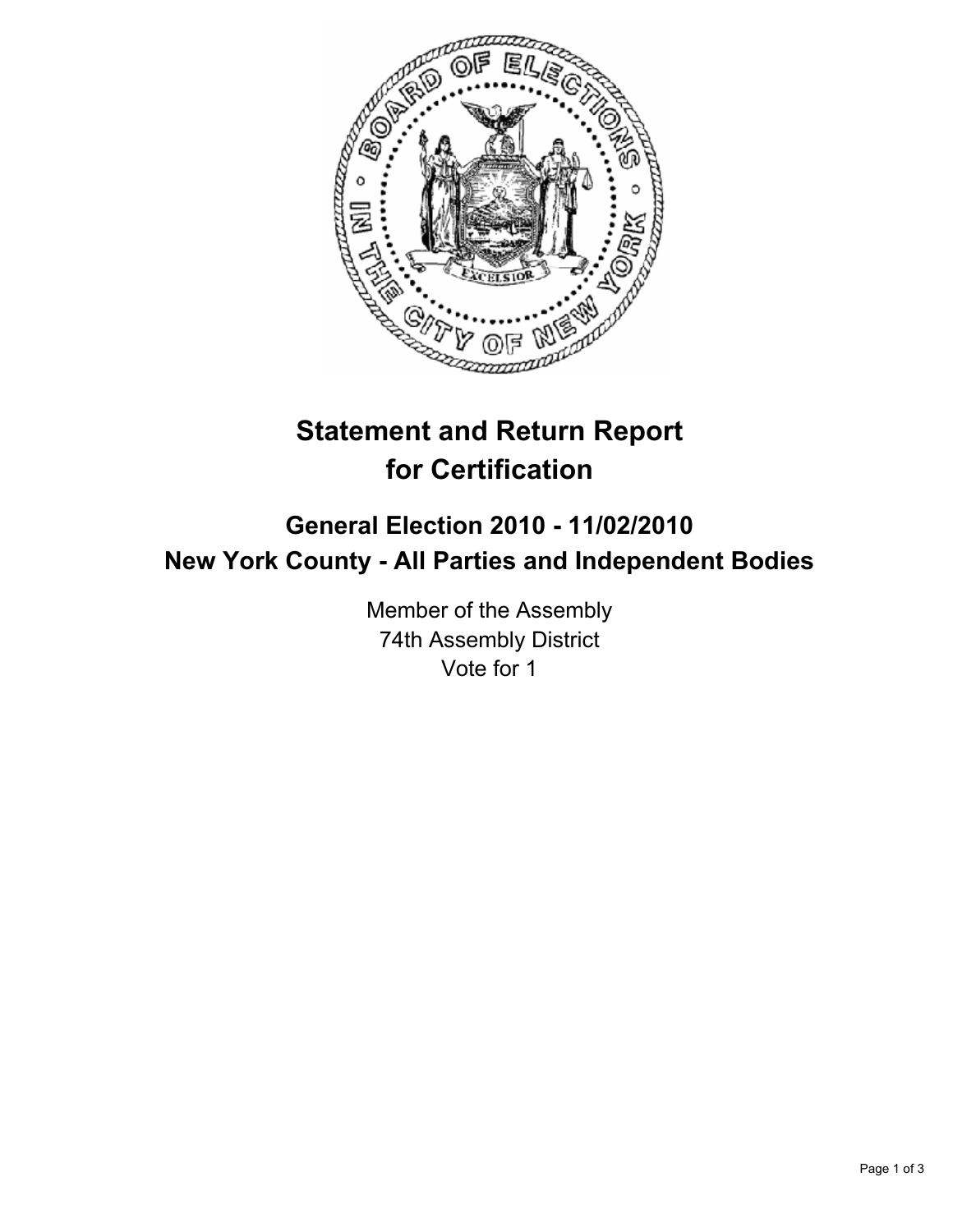

## **Assembly District 74**

| <b>PUBLIC COUNTER</b>               | 29,080 |
|-------------------------------------|--------|
| <b>EMERGENCY</b>                    | 0      |
| ABSENTEE/MILITARY                   | 709    |
| <b>AFFIDAVIT</b>                    | 772    |
| <b>Total Ballots</b>                | 30,918 |
| BRIAN P KAVANAGH (DEMOCRATIC)       | 20,130 |
| DENA WINOKUR (REPUBLICAN)           | 4,332  |
| BRIAN P KAVANAGH (WORKING FAMILIES) | 2,941  |
| (NONE) (WRITE-IN)                   | 1      |
| BERNIE SILVA (WRITE-IN)             | 1      |
| CAROLYN CONABOY (WRITE-IN)          | 1      |
| CHAN (WRITE-IN)                     | 1      |
| CLAUDE WINFIELD (WRITE-IN)          | 1      |
| JONATHAN TASINI (WRITE-IN)          | 1      |
| KIRBY F PAYNE (WRITE-IN)            | 1      |
| LEONARD VAISMAN (WRITE-IN)          | 1      |
| N/A (WRITE-IN)                      | 1      |
| NO NAME (WRITE-IN)                  | 9      |
| NOBODY (WRITE-IN)                   | 1      |
| NONE OF THE ABOVE (WRITE-IN)        | 1      |
| WARREN BUFFETT (WRITE-IN)           | 1      |
| <b>Total Votes</b>                  | 27,424 |
| Unrecorded                          | 3,494  |